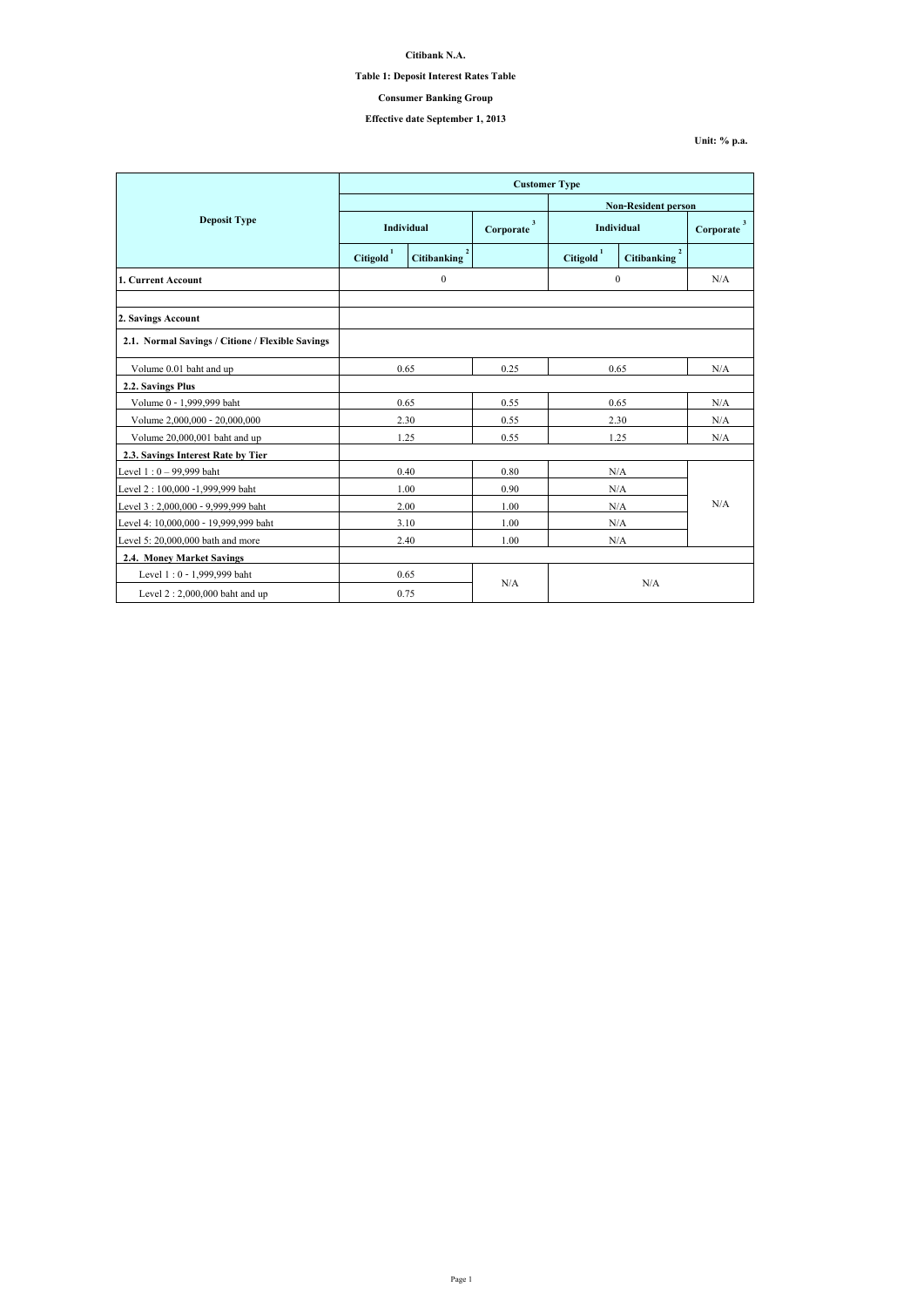## **Table 1: Deposit Interest Rates Table**

# **Effective date September 1, 2013**

|                                                      |                            |                                      | <b>Customer Type</b>      |                                 |                                    |                           |  |
|------------------------------------------------------|----------------------------|--------------------------------------|---------------------------|---------------------------------|------------------------------------|---------------------------|--|
|                                                      | <b>Non-Resident person</b> |                                      |                           |                                 |                                    |                           |  |
| <b>Deposit Type</b>                                  |                            | <b>Individual</b>                    | $\mathbf{3}$<br>Corporate | <b>Individual</b>               |                                    | $\mathbf{3}$<br>Corporate |  |
|                                                      | <b>Citigold</b>            | $\overline{2}$<br><b>Citibanking</b> |                           | $\mathbf{1}$<br><b>Citigold</b> | $\mathbf{2}$<br><b>Citibanking</b> |                           |  |
|                                                      |                            |                                      |                           |                                 |                                    |                           |  |
| 3. Time Deposit                                      |                            |                                      |                           |                                 |                                    |                           |  |
| 3.1 Normal Time Deposit -                            |                            |                                      |                           |                                 |                                    |                           |  |
| Minimum opening account 100,000 Baht                 |                            |                                      |                           |                                 |                                    |                           |  |
| <b>3-Month Tenors</b>                                |                            |                                      |                           |                                 |                                    |                           |  |
| Volume 100,000 Baht and up                           |                            | 1.90                                 | 1.65                      |                                 | N/A                                |                           |  |
| <b>6-Month Tenors</b>                                |                            |                                      |                           |                                 |                                    |                           |  |
| Volume 100,000 Baht and up                           |                            | 1.95                                 | 1.70                      |                                 | 1.95                               | N/A                       |  |
| 9-Month Tenors                                       |                            |                                      |                           |                                 |                                    |                           |  |
| Volume 100,000 Baht and up                           |                            | 2.00                                 | 1.75                      |                                 | 2.00                               | N/A                       |  |
| <b>12-Month Tenors</b>                               |                            |                                      |                           |                                 |                                    |                           |  |
| Volume 100,000 Baht and up                           |                            | 2.00                                 | 1.75                      |                                 | 2.00                               | N/A                       |  |
| <b>18-Month Tenors</b>                               |                            |                                      |                           |                                 |                                    |                           |  |
| Volume 100,000 Baht and up                           |                            | 2.10                                 | 1.85                      |                                 | 2.10                               | N/A                       |  |
| <b>24-Month Tenors</b>                               |                            |                                      |                           |                                 |                                    |                           |  |
| Volume 100,000 Baht and up                           |                            | 2.10                                 | 1.85                      |                                 | 2.10                               | N/A                       |  |
| <b>36-Month Tenors</b>                               |                            |                                      |                           |                                 |                                    |                           |  |
| Volume 100,000 baht and up                           |                            | 2.20                                 | 1.95                      |                                 | 2.20                               | N/A                       |  |
| <b>48-Month Tenors</b>                               |                            |                                      |                           |                                 |                                    |                           |  |
| Volume 100,000 baht and up                           |                            | 2.30                                 | 2.05                      |                                 | 2.30                               | N/A                       |  |
| <b>60-Month Tenors</b>                               |                            |                                      |                           |                                 |                                    |                           |  |
| Volume 100,000 baht and up                           |                            | 2.40                                 | 2.15                      |                                 | 2.40                               | N/A                       |  |
|                                                      |                            |                                      |                           |                                 |                                    |                           |  |
| 3.2 Normal Time Deposit Online -                     |                            |                                      |                           |                                 |                                    |                           |  |
| Minimum opening account 100,000 Baht                 |                            |                                      |                           |                                 |                                    |                           |  |
| <b>3-Month Tenors</b>                                |                            |                                      |                           |                                 |                                    |                           |  |
| Volume 100,000 Baht and up                           |                            | 2.45                                 | N/A                       |                                 | 2.45                               | N/A                       |  |
| <b>6-Month Tenors</b>                                |                            |                                      |                           |                                 |                                    |                           |  |
| Volume 100,000 Baht and up                           |                            | 1.95                                 | N/A                       |                                 | 1.95                               | N/A                       |  |
| 9-Month Tenors                                       |                            |                                      |                           |                                 |                                    |                           |  |
| Volume 100,000 Baht and up                           |                            | 2.00                                 | N/A                       |                                 | 2.00                               | N/A                       |  |
| <b>12-Month Tenors</b>                               |                            |                                      |                           |                                 |                                    |                           |  |
| Volume 100,000 Baht and up                           |                            | 2.00                                 | N/A                       |                                 | 2.00                               | N/A                       |  |
| <b>18-Month Tenors</b>                               |                            |                                      |                           |                                 |                                    |                           |  |
| Volume 100,000 Baht and up                           |                            | 2.10                                 | N/A                       | 2.10                            |                                    | N/A                       |  |
| <b>24-Month Tenors</b>                               |                            |                                      |                           |                                 |                                    |                           |  |
| Volume 100,000 Baht and up                           |                            | 2.10                                 | N/A                       | 2.10                            |                                    | N/A                       |  |
| <b>36-Month Tenors</b>                               |                            |                                      |                           |                                 |                                    |                           |  |
| Volume 100,000 baht and up                           |                            | 2.20                                 | N/A                       |                                 | 2.20                               | N/A                       |  |
| <b>48-Month Tenors</b><br>Volume 100,000 baht and up |                            | 2.30                                 | N/A                       |                                 | 2.30                               | N/A                       |  |
| <b>60-Month Tenors</b>                               |                            |                                      |                           |                                 |                                    |                           |  |
| Volume 100,000 baht and up                           |                            | 2.40                                 | N/A                       |                                 | 2.40                               | N/A                       |  |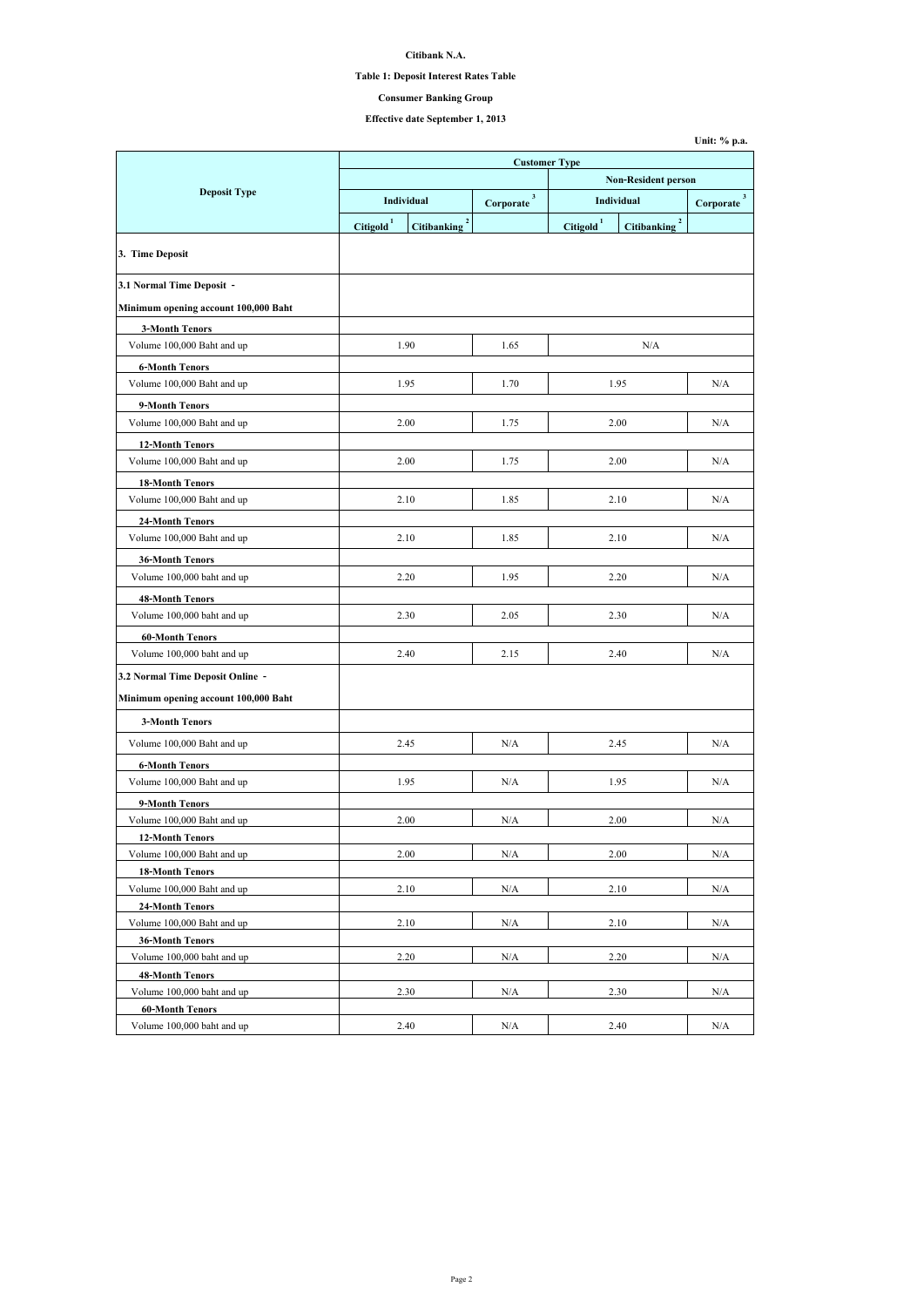## **Table 1: Deposit Interest Rates Table**

# **Effective date September 1, 2013**

|                                    | <b>Customer Type</b> |                                      |                            |                                 |                                      |                           |
|------------------------------------|----------------------|--------------------------------------|----------------------------|---------------------------------|--------------------------------------|---------------------------|
|                                    |                      |                                      | <b>Non-Resident person</b> |                                 |                                      |                           |
| <b>Deposit Type</b>                |                      | Individual                           | $\mathbf{3}$<br>Corporate  | <b>Individual</b>               |                                      | $\mathbf{3}$<br>Corporate |
|                                    | <b>Citigold</b>      | $\overline{2}$<br><b>Citibanking</b> |                            | $\mathbf{1}$<br><b>Citigold</b> | $\overline{2}$<br><b>Citibanking</b> |                           |
| 3.3 Periodic Time Deposit-         |                      |                                      |                            |                                 |                                      |                           |
| <b>Monthly Interest Paid</b>       |                      |                                      |                            |                                 |                                      |                           |
| <b>6-Month Tenors</b>              |                      |                                      |                            |                                 |                                      |                           |
| Volume 200,000 baht and up         |                      | 1.25                                 |                            | N/A                             |                                      |                           |
| 9-Month Tenors                     |                      |                                      |                            |                                 |                                      |                           |
| Volume 200,000 baht and up         |                      | 1.50                                 |                            | N/A                             |                                      |                           |
| <b>12-Month Tenors</b>             |                      |                                      |                            |                                 |                                      |                           |
| Volume 200,000 baht and up         | 1.75                 |                                      |                            | N/A                             |                                      |                           |
| <b>18-Month Tenors</b>             |                      |                                      |                            |                                 |                                      |                           |
| Volume 200,000 baht and up         |                      | 1.80                                 |                            | N/A                             |                                      |                           |
| <b>24-Month Tenors</b>             |                      |                                      |                            |                                 |                                      |                           |
| Volume 200,000 baht and up         |                      | 2.00                                 |                            | N/A                             |                                      |                           |
| <b>36-Month Tenors</b>             |                      |                                      |                            |                                 |                                      |                           |
| Volume 200,000 baht and up         |                      | 2.20                                 |                            | N/A                             |                                      |                           |
| <b>48-Month Tenors</b>             |                      |                                      |                            |                                 |                                      |                           |
| Volume 200,000 baht and up         |                      | 2.30                                 |                            | N/A                             |                                      |                           |
| <b>60-Month Tenors</b>             |                      |                                      |                            |                                 |                                      |                           |
| Volume 200,000 baht and up         |                      | 2.40                                 | N/A                        |                                 |                                      |                           |
|                                    |                      |                                      |                            |                                 |                                      |                           |
| <b>Quarterly Interest Paid</b>     |                      |                                      |                            |                                 |                                      |                           |
| <b>12-Month Tenors</b>             |                      |                                      |                            |                                 |                                      |                           |
| Volume 200,000 baht and up         |                      | 1.75                                 |                            | N/A                             |                                      |                           |
| <b>18-Month Tenors</b>             |                      |                                      |                            |                                 |                                      |                           |
| Volume 200,000 baht and up         |                      | 1.80                                 |                            | N/A                             |                                      |                           |
| <b>24-Month Tenors</b>             |                      |                                      |                            |                                 |                                      |                           |
| Volume 200,000 baht and up         |                      | 2.00                                 | N/A                        |                                 |                                      |                           |
| <b>36-Month Tenors</b>             |                      |                                      |                            |                                 |                                      |                           |
| Volume 200,000 baht and up         |                      | 2.20                                 |                            | N/A                             |                                      |                           |
| <b>48-Month Tenors</b>             |                      |                                      |                            |                                 |                                      |                           |
|                                    |                      |                                      |                            |                                 |                                      |                           |
| Volume 200,000 baht and up         |                      | 2.30                                 |                            | N/A                             |                                      |                           |
| <b>60-Month Tenors</b>             |                      |                                      |                            |                                 |                                      |                           |
| Volume 200,000 baht and up         | 2.40                 |                                      | N/A                        |                                 |                                      |                           |
|                                    |                      |                                      |                            |                                 |                                      |                           |
| <b>Semi Annually Interest Paid</b> |                      |                                      |                            |                                 |                                      |                           |
| <b>12-Month Tenors</b>             |                      |                                      |                            |                                 |                                      |                           |
| Volume 200,000 baht and up         |                      | 1.75                                 |                            | N/A                             |                                      |                           |
| <b>18-Month Tenors</b>             |                      |                                      |                            |                                 |                                      |                           |
| Volume 200,000 baht and up         |                      | 1.80                                 | N/A                        |                                 |                                      |                           |
| <b>24-Month Tenors</b>             |                      |                                      |                            |                                 |                                      |                           |
| Volume 200,000 baht and up         |                      | 2.00                                 |                            | N/A                             |                                      |                           |
| <b>36-Month Tenors</b>             |                      |                                      |                            |                                 |                                      |                           |
| Volume 200,000 baht and up         |                      | 2.20                                 |                            | N/A                             |                                      |                           |
| <b>48-Month Tenors</b>             |                      |                                      |                            |                                 |                                      |                           |
| Volume 200,000 baht and up         |                      | 2.30                                 |                            | N/A                             |                                      |                           |
| <b>60-Month Tenors</b>             |                      |                                      |                            |                                 |                                      |                           |
| Volume 200,000 baht and up         | 2.40                 |                                      | N/A                        |                                 |                                      |                           |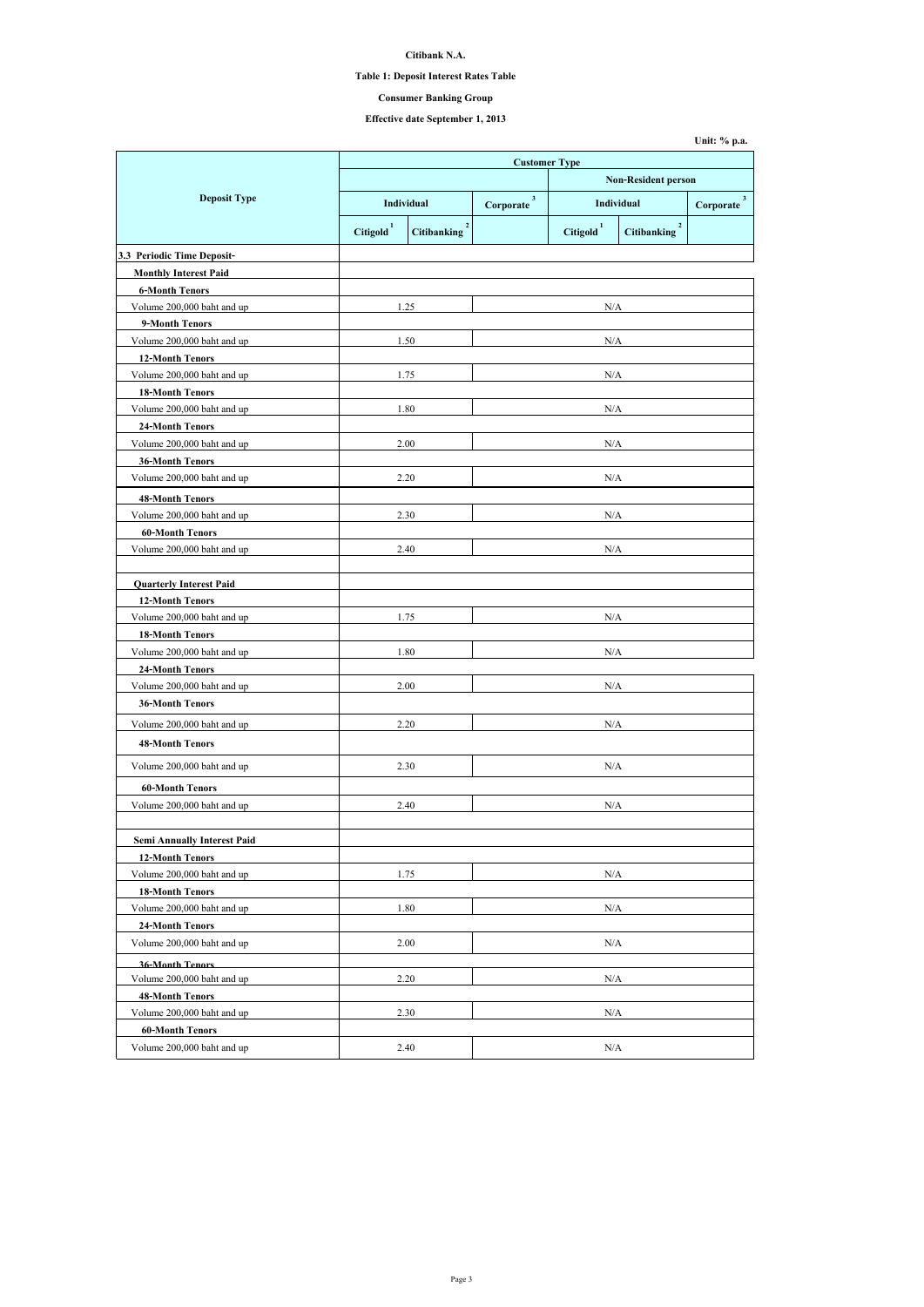| Unit: $\%$ p.a. |  |  |
|-----------------|--|--|
|-----------------|--|--|

## **Table 1: Deposit Interest Rates Table**

# **Effective date September 1, 2013**

|                                       | <b>Customer Type</b>  |                                               |                           |                       |                                      |  |
|---------------------------------------|-----------------------|-----------------------------------------------|---------------------------|-----------------------|--------------------------------------|--|
|                                       |                       |                                               |                           |                       | <b>Non-Resident person</b>           |  |
| <b>Deposit Type</b>                   | Individual            |                                               | $\mathbf{3}$<br>Corporate |                       | Individual<br>Corporate              |  |
|                                       | Citigold <sup>1</sup> | $\overline{\mathbf{c}}$<br><b>Citibanking</b> |                           | Citigold <sup>1</sup> | $\overline{2}$<br><b>Citibanking</b> |  |
| <b>Annually Interest Paid</b>         |                       |                                               |                           |                       |                                      |  |
| <b>24-Month Tenors</b>                |                       |                                               |                           |                       |                                      |  |
| Volume 200,000 baht and up            | 2.00                  |                                               |                           | N/A                   |                                      |  |
| <b>36-Month Tenors</b>                |                       |                                               |                           |                       |                                      |  |
| Volume 200,000 baht and up            | 2.20                  |                                               |                           | N/A                   |                                      |  |
| <b>48-Month Tenors</b>                |                       |                                               |                           |                       |                                      |  |
| Volume 200,000 baht and up            | 2.30                  |                                               | N/A                       |                       |                                      |  |
| <b>60-Month Tenors</b>                |                       |                                               |                           |                       |                                      |  |
| Volume 200,000 baht and up            | 2.40                  |                                               |                           | N/A                   |                                      |  |
|                                       |                       |                                               |                           |                       |                                      |  |
| 3.4 Rising Rate Time Deposit -        |                       |                                               |                           |                       |                                      |  |
| <b>24-Month Tenors</b>                |                       |                                               |                           |                       |                                      |  |
| Volume 500,000 baht and up            |                       |                                               |                           |                       |                                      |  |
| 1st 6-month                           | 1.00                  |                                               |                           |                       |                                      |  |
| 2nd 6-month                           | 1.25                  |                                               |                           |                       |                                      |  |
| 3rd 6-month                           |                       | 2.50                                          |                           | N/A                   |                                      |  |
| 4th 6-month                           |                       | 4.00                                          |                           |                       |                                      |  |
| Effective Interest Rate is 2.19% p.a. |                       |                                               |                           |                       |                                      |  |
|                                       |                       |                                               |                           |                       |                                      |  |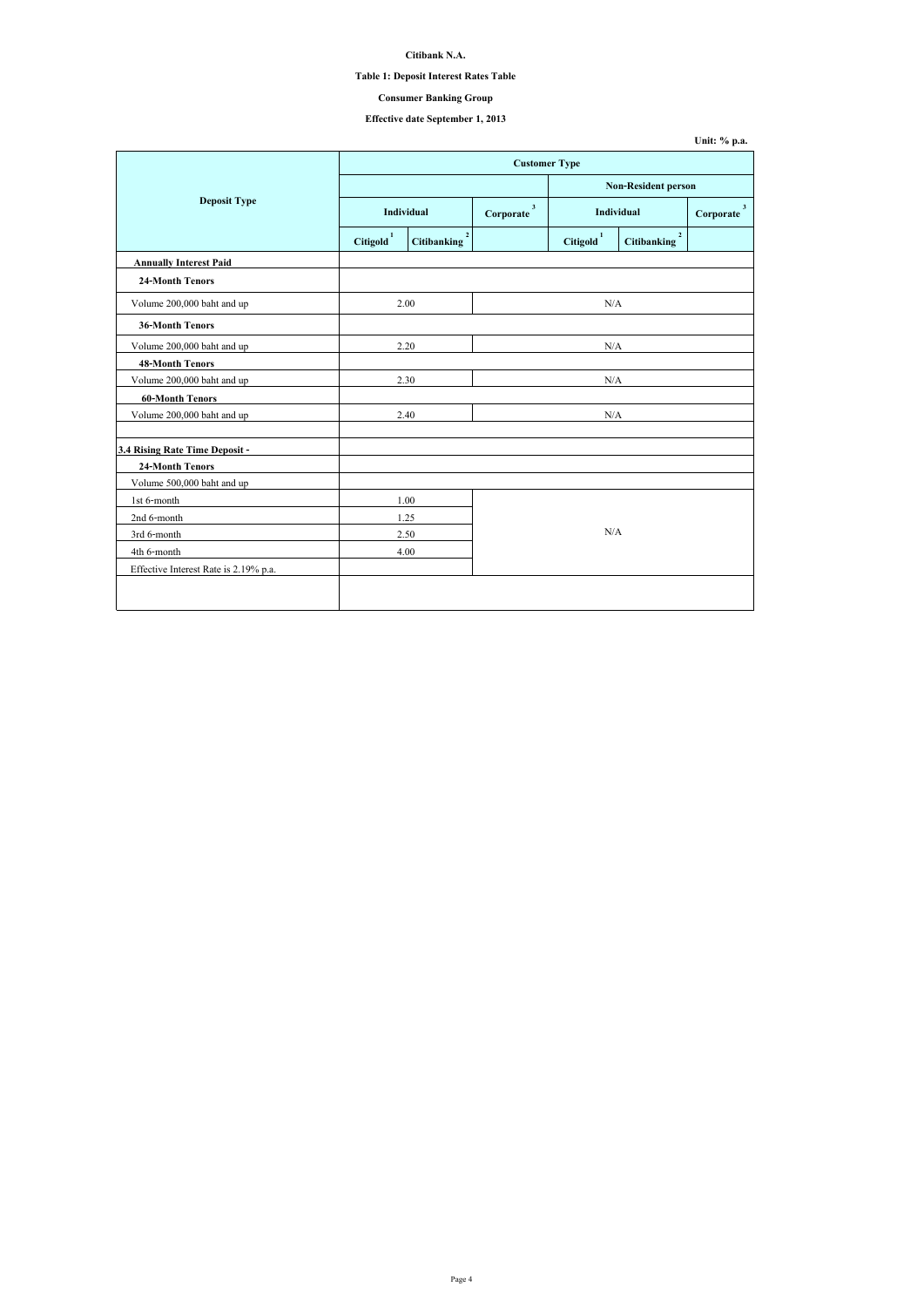## **Table 1: Deposit Interest Rates Table**

# **Effective date September 1, 2013**

|                                              | <b>Customer Type</b>  |                                   |           |                       |                                      |                             |  |
|----------------------------------------------|-----------------------|-----------------------------------|-----------|-----------------------|--------------------------------------|-----------------------------|--|
| <b>Deposit Type</b>                          |                       |                                   |           |                       | <b>Non-Resident person</b>           |                             |  |
|                                              |                       | <b>Individual</b>                 |           | Individual            |                                      | 3 <sup>7</sup><br>Corporate |  |
|                                              | Citigold <sup>1</sup> | $2^{\circ}$<br><b>Citibanking</b> |           | Citigold <sup>1</sup> | $\overline{2}$<br><b>Citibanking</b> |                             |  |
| <b>3.5 Flexible Time Deposit Enhancement</b> |                       |                                   |           |                       |                                      |                             |  |
| 2.5-Month Tenors (10 weeks)                  |                       |                                   |           |                       |                                      |                             |  |
| Volume 200,000 baht and up                   | 1.10                  |                                   | N/A       |                       |                                      |                             |  |
| <b>3-Month Tenors</b>                        |                       |                                   |           |                       |                                      |                             |  |
| Volume 200,000 baht and up                   | 1.90                  |                                   | $\rm N/A$ |                       |                                      |                             |  |
| <b>6-Month Tenors</b>                        |                       |                                   |           |                       |                                      |                             |  |
| Volume 200,000 baht and up                   | 1.95                  |                                   | N/A       |                       |                                      |                             |  |
| 9-Month Tenors                               |                       |                                   |           |                       |                                      |                             |  |
| Volume 200,000 baht and up                   |                       | 2.00                              | N/A       |                       |                                      |                             |  |
| <b>10-Month Tenors</b>                       |                       |                                   |           |                       |                                      |                             |  |
| Volume 200,000 baht and up                   | 1.50                  |                                   | N/A       |                       |                                      |                             |  |
| <b>12-Month Tenors</b>                       |                       |                                   |           |                       |                                      |                             |  |
| Volume 200,000 baht and up                   | 2.00                  |                                   | N/A       |                       |                                      |                             |  |
| <b>18-Month Tenors</b>                       |                       |                                   |           |                       |                                      |                             |  |
| Volume 200,000 baht and up                   |                       | 2.10                              |           | N/A                   |                                      |                             |  |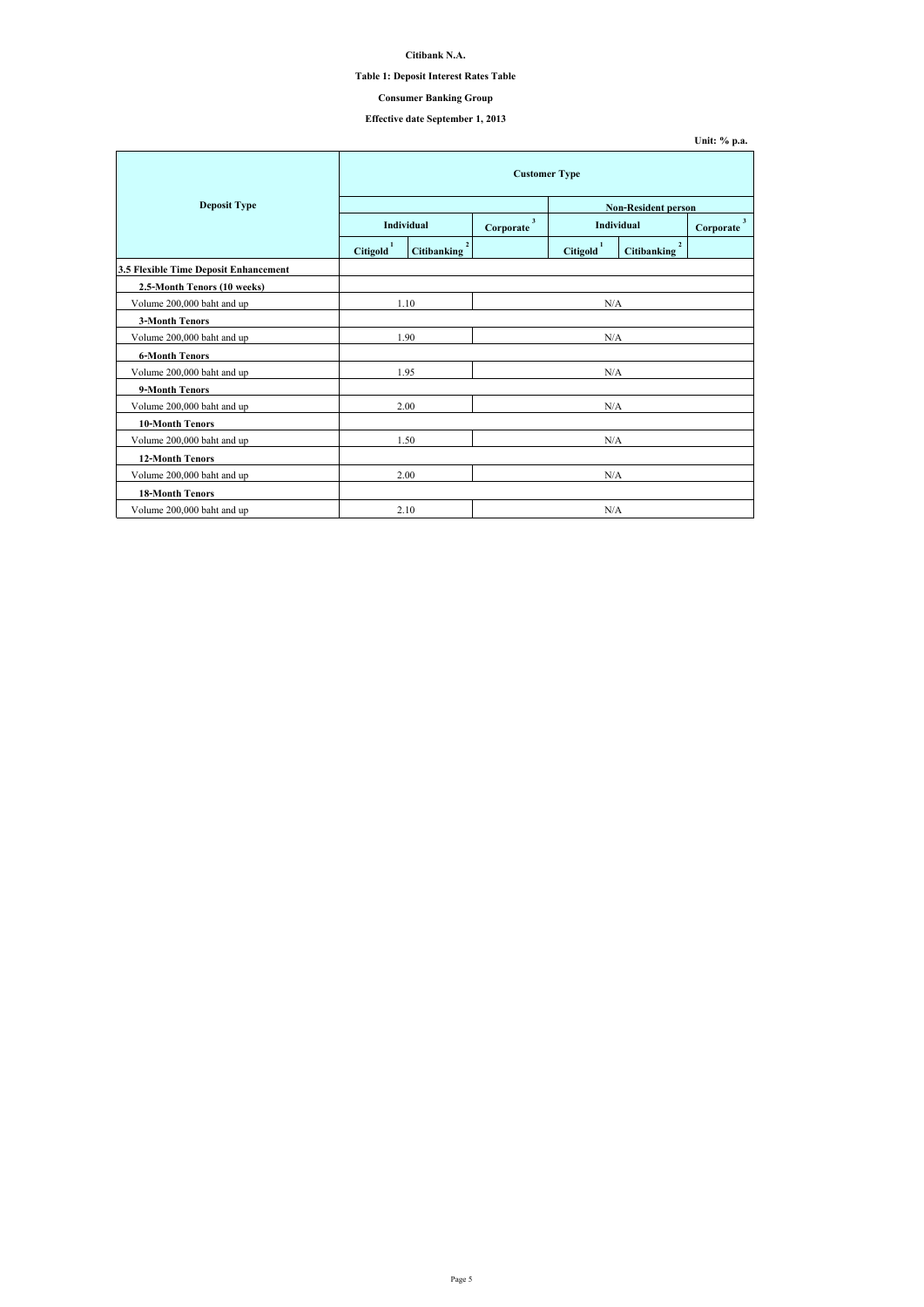**Unit: % p.a.**

#### **Citibank N.A.**

#### **Table 1: Deposit Interest Rates Table**

**Effective date September 1, 2013**

**Consumer Banking Group**

**Terms and conditions for interest payment.**

o This table is only for Consumer banking

o In case of withdrawal before maturity for Normal Time Deposit, Periodic Time Deposit, Rising Rate Time Deposit, Flexible Time Deposit (Original),

Flexible Time Deposit Enhancement and Bill of Exchange, the interest rate will pay according to the condition, or subject to Management Approvals.

- o Terms and conditions for Normal Time Deposit, Periodic Time deposit and Rising Rate Time deposit in case of withdrawal before maturity are as following
	- o Deposit length of less than 3 months: No interest payment.
	- o Deposit length of 3 months or more: Citibank will pay interest, based on savings account interest rate on the withdrawal date, but not more than 1% p.a. For accounts with periodic interest payment, Citibank will deduct the excess interest rates paid from the principal amount.
	- o Interest payments are exempted for corporate accounts with withdrawals before the time deposit maturity.
	- o For Rising Rate time deposit accounts with deposit length of 3 months or more, Citibank will pay interest by deducting
- o Interest rate calculations for time deposits are based on non-accumulated interest calculations.
- o For non-resident THB accounts, Citibank will not pay interest rates for all THB saving accounts.
- o For non-resident THB accounts, Citibank will open only Normal Time deposit accounts with 6-month tenors or longer.
- o Savings Plus accounts is a special account with higher interest rates than regular savings accounts; The T&C are the same and referred to the Normal Savings account with effect from 23 July 2012 and onwards, following the terms and conditions on the account opening date.
- o For Online Time Deposit opening, it means that you have reviewed and decided to open this Time Deposit and allowed Citibank to refer to your account opening documents and signature from your existing current account or saving account as reference and evidence for opening this Time Deposit with no exception.
- o Opening of Time Deposit online transaction is available 24 hours. However, the online transaction that has been made after 10:00 p.m. of business days or the online transaction that has been made on weekends or on public holidays will be treated as the transaction with the quoted interest rate of the

 Saturday - Sunday with the deposit in cash via Cash Deposit Machine as the bank does not provide Teller Counter services, or in case the customer deposit in cheque, Citibank will post the ledger and start to calculate the interest for the mentioned amount on the next business day of the normal banking days on Monday - Friday. In case of the deposit in cheque, the amount will be effective only if the cheque is completely cleared. o For the case that customer opens Current Account or Savings Account, which are the accounts that Citibank specially services on

next business day transaction.

- o Terms and Conditions for Flexible Time Deposit account (Original) are as followings:
	- o Flexibility to partially withdraw cash, allowed after 1 month of deposit, and continue to earn original interest rate on remaining balance at maturity.
	- o Partially withdrawal amount up to 50% of initial deposit earns 1.15% p.a. while the amount exceeding 50% earns Citibank Normal Savings rate.
- o Terms and Conditions for Flexible Time Deposit Enhancement are as followings:
	- o To enable the facility to partially withdraw cash through remote channel, customer is required to open new savings account.
	- o For the partial withdrawal within 1 month from deposit date, zero percent interest rates will be given.
	- o For partial withdrawal after 1 month or longer, will receive early break interest rate of normal savings interest rate on the withdrawn date.
		- The remaining balance at maturity earns originally agreed interest rate.
- o The aforementioned provisions of Flexible Time Deposit Enhancement are as informed which will be effective as follows:
	- (a) on May13, 2009 with respect to the customers who open an Flexible Time Deposit Enhancement Account from May 13, 2009 onwards; and
	- (b) on June 13, 2009 with respect to the customers who opened an Flexible Time Deposit Enhancement Account before May 13, 2009 whose accounts are matured and renewed/rolled over from June 13, 2009 onwards.
- o Terms and conditions for Non-resident baht accounts
	- o Principals and interests are not under a blanket guaranteed by Deposit Protection Agency Act B.E.2551 which is
- o Terms and Conditions for Bill of Exchange are as followings:
	- o The Bill of Exchange holder is the bank's creditor.
	- o Principals and interests are not under a blanket guaranteed by Deposit Protection Agency Act B.E.2551 which is effective August 11, 2008.
	- o Please thoroughly study the risks incurred by any factors (e.g. ordinary transfer risk, lost of B/E Certificate, etc.)
	- from Risk Disclosure Statement which will be provided together with Bill of Exchange Certificate.
	- o Pre-maturity redemption are subjected to the following interest rate penalties:
		- o For tenor of less than 3 months: No interest payment.
		- o For tenor of 3 months or more: Citibank will pay interest, based on savings account interest rate on the

**Remark :**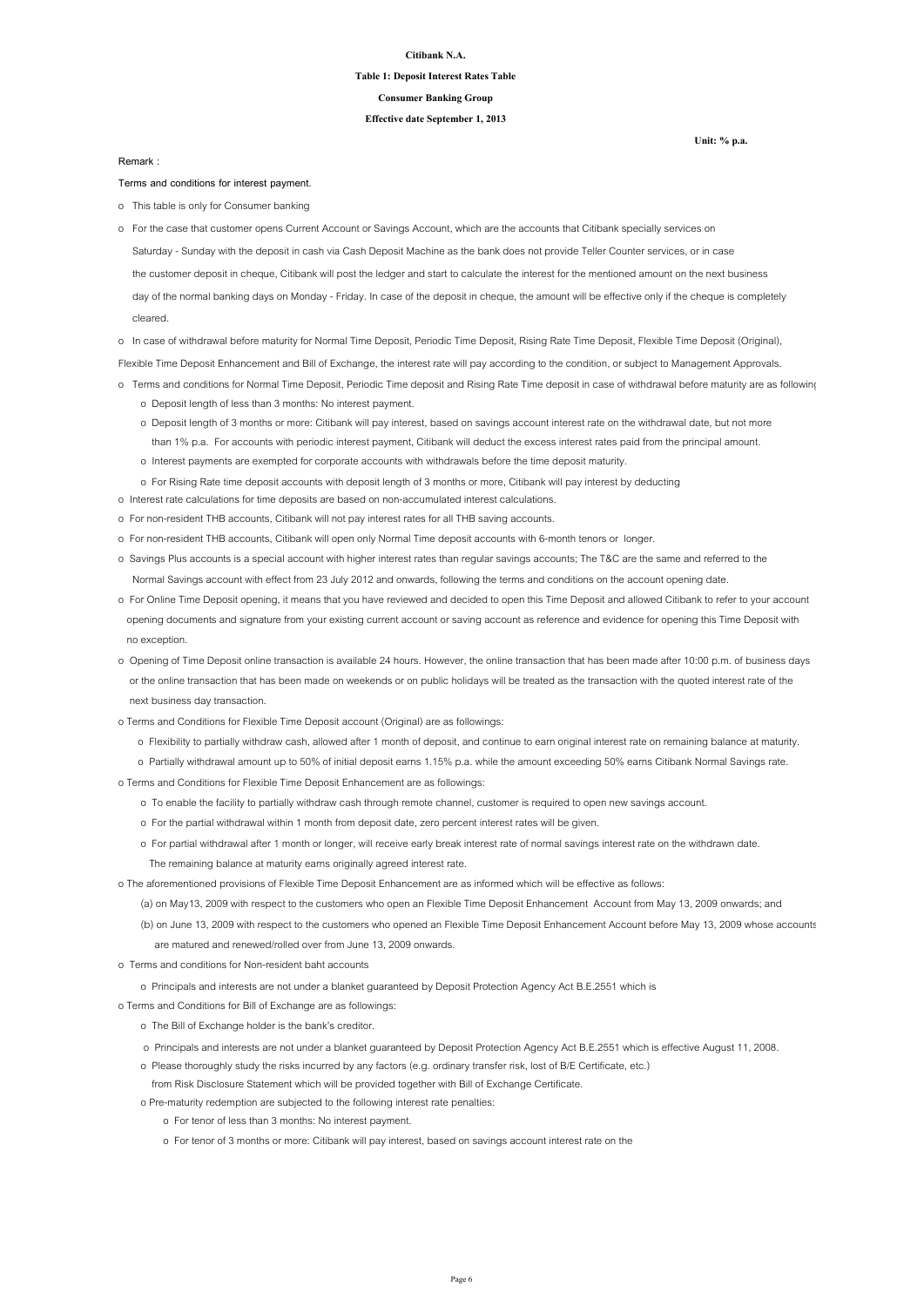**Unit: % p.a.**

#### **Citibank N.A.**

#### **Table 1: Deposit Interest Rates Table**

#### **Effective date September 1, 2013**

#### **Consumer Banking Group**

#### **Other Terms and Conditions**

8. Citibank may offer gifts to new customers and on the anniversary program. Annual gifts may be given to all existing customers who eligible to the program under terms and conditions which will be announced and informed to the customers accordingly.

9. Citibank reserves the right to change conditions and interest rates as appropriate which will be in line with economic situation. Citibank will announce for the changes accordingly.

1. Citigold customers are customers who have sum of Deposit and Investment balance 2 million baht and up. However, Citibank reserves the right to cancel Citigold membership in case that customers have total balance lower than 2 million baht for 12 consecutive months according to Citibank 2. Citibanking customers are customers who have sum of Deposit and Investment balance 100,000 baht and up. This includes all Citibank and Citigroup staff who have sum of Deposit and Investment balance less than 100,000 baht.

3. Corporate customers are corporate that open accounts with Consumer Banking Group and have sum of Deposit and Investment balance 100,000 baht and up.

4. All Citibank customers will be eligible for interest rate on this Interest Rates Table and will be eligible for additional special rate no more than 0.75% p.a. The special interest is subject to customer's asset under management amount and bank management approval. The mentioned special rate does not apply to auto rollover Time deposit, all types of Saving accounts and Rising Rate Time deposit .

5. Citibank can offer additional interest rate 0.25%p.a.on top of announced interest rate to all Citibank and Citigroup staff. The mentioned special rate does not apply to all types of Saving accounts, Rising Rate Time deposit and auto rollover Time deposit.

7. Citibank can offer Citigold interest rate to Citibanking customers who add deposit balance to 2 million baht and up according to the conditions of Citigold customers.

6. Volume is total deposit balance of customers and their relatives on a same day.

**Authorize Signature…………………….**

**(Vira-anong C. Phutrakul )**

**Managing Director, Retail Banking Head**

**Announcement date August 16, 2013**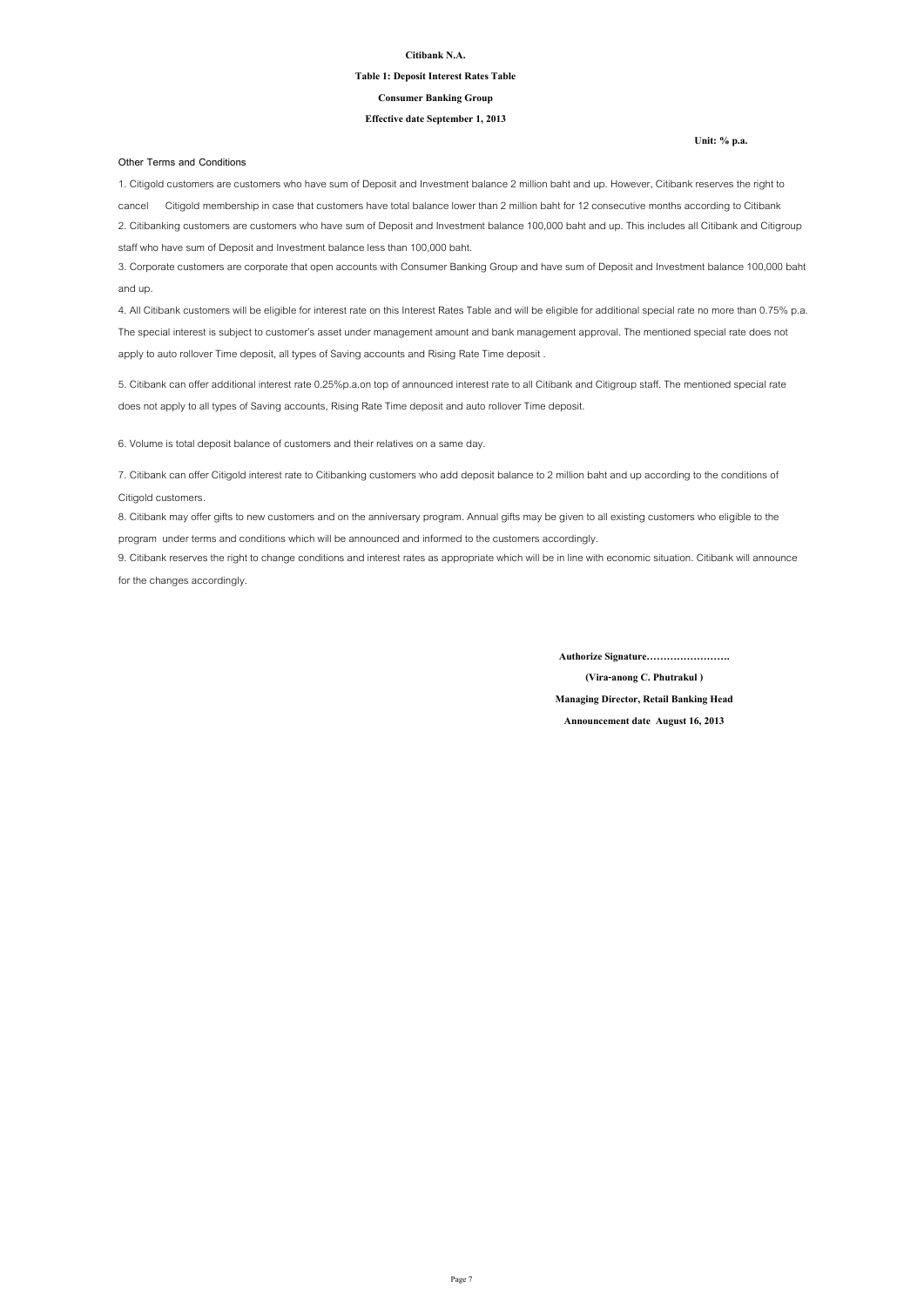|                                                                                       |                                 | Citibank N.A.                                               |                                     |                                  |  |  |
|---------------------------------------------------------------------------------------|---------------------------------|-------------------------------------------------------------|-------------------------------------|----------------------------------|--|--|
|                                                                                       |                                 | <b>Table 2: Lending Interest Rates</b>                      | 1/                                  |                                  |  |  |
|                                                                                       |                                 | <b>Consumer Banking Group</b>                               |                                     |                                  |  |  |
|                                                                                       |                                 | <b>Effective date September 1, 2013</b>                     |                                     |                                  |  |  |
|                                                                                       |                                 |                                                             |                                     | Unit: % p.a.                     |  |  |
|                                                                                       |                                 | <b>A. Reference Interest Rates</b>                          |                                     |                                  |  |  |
| 1. Minimum Loan Rate                                                                  |                                 | <b>MLR</b>                                                  | 7.25                                |                                  |  |  |
| 2. Minimum Overdraft Rate                                                             |                                 | <b>MOR</b>                                                  | N/A                                 |                                  |  |  |
| 3. Minimum Retail Rate                                                                |                                 | <b>MRR</b>                                                  | N/A                                 |                                  |  |  |
| 4. Others (if any)                                                                    |                                 |                                                             |                                     |                                  |  |  |
|                                                                                       |                                 |                                                             |                                     | Unit: % p.a.                     |  |  |
|                                                                                       |                                 | <b>B. Maximum Interest Rates</b>                            |                                     |                                  |  |  |
| <b>B</b> (1) Consumer Loan                                                            | <b>Personel Loan</b>            |                                                             |                                     | <b>Overdraft with Collateral</b> |  |  |
|                                                                                       | <b>With Collateral</b>          | <b>Without Collateral</b>                                   | <b>Housing Loan</b>                 |                                  |  |  |
|                                                                                       | MLR-0.50% $^{27}$ (Currently is |                                                             | MLR-0.50% $^{27}$ (Currently is     |                                  |  |  |
| 5. Ceiling Rate                                                                       | equal to $6.75\%$ )             | N/A                                                         | equal to $6.75\%$ )                 | 5.75                             |  |  |
| 6. Maximum Default Interest Rate                                                      | $15.00^{4/}$                    | N/A                                                         | $15.00^{4/}$                        | N/A                              |  |  |
|                                                                                       |                                 |                                                             |                                     |                                  |  |  |
| <b>B</b> (2) Commercial Loan                                                          | Overdraft                       | <b>Short Term (<math>\le</math> = 1 Year)</b> <sup>3/</sup> | Long Term $(>1$ Year) <sup>3/</sup> |                                  |  |  |
| 7. Ceiling Rate                                                                       | $\rm N/A$                       | 20.99                                                       | 20.99                               |                                  |  |  |
| 8. Maximum Default Interest Rate                                                      | $\rm N/A$                       | 20.99                                                       | 20.99                               |                                  |  |  |
|                                                                                       |                                 |                                                             |                                     |                                  |  |  |
| Remark:                                                                               |                                 |                                                             |                                     |                                  |  |  |
| 1/ Exclude the type of credits in which BOT has stipulated the specific criteria.     |                                 |                                                             |                                     |                                  |  |  |
| 2/ Ceiling rate for Housing Loan approved before year 2011 is 20.32%                  |                                 |                                                             |                                     |                                  |  |  |
| 3/ Product not being offered currently                                                |                                 |                                                             |                                     |                                  |  |  |
| 4/ Maximum default interest rate for Housing Loan approved before year 2011 is 45.63% |                                 |                                                             |                                     |                                  |  |  |
|                                                                                       |                                 |                                                             |                                     |                                  |  |  |
|                                                                                       |                                 |                                                             |                                     |                                  |  |  |
|                                                                                       |                                 |                                                             |                                     |                                  |  |  |
| (Vira-anong C. Phutrakul)                                                             |                                 |                                                             |                                     |                                  |  |  |
| <b>Managing Director, Retail Banking Head</b>                                         |                                 |                                                             |                                     |                                  |  |  |

 **Announcement date August 16, 2013**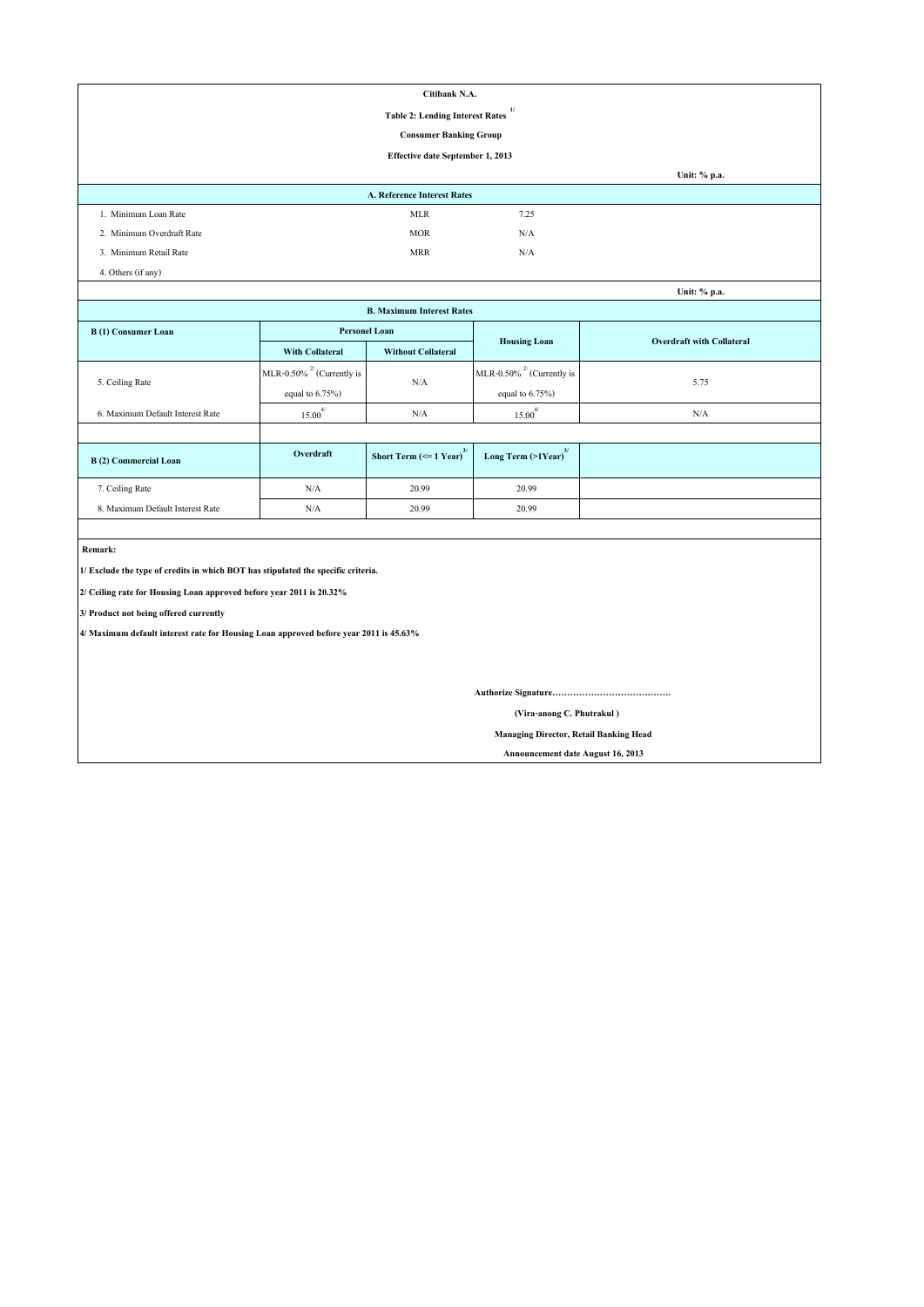|                                                                                                | Citibank N.A.                        |                                                            |                                                                |               |  |  |  |  |  |
|------------------------------------------------------------------------------------------------|--------------------------------------|------------------------------------------------------------|----------------------------------------------------------------|---------------|--|--|--|--|--|
| Table 3: Fees/ Charges and Penalty Related to Deposit and Lending <sup>1</sup> and Others Fees |                                      |                                                            |                                                                |               |  |  |  |  |  |
|                                                                                                | <b>Consumer Banking Group</b>        |                                                            |                                                                |               |  |  |  |  |  |
|                                                                                                |                                      | <b>Effective date September 1, 2013</b>                    |                                                                |               |  |  |  |  |  |
|                                                                                                |                                      |                                                            |                                                                |               |  |  |  |  |  |
| A. Fee related to Deposit <sup>3/</sup>                                                        |                                      | <b>Unit: THB</b>                                           | Remark $4/$                                                    |               |  |  |  |  |  |
|                                                                                                |                                      |                                                            | Total average balance lower than 2 million baht for Citigold   |               |  |  |  |  |  |
| 1. Below minimum balance account service fee                                                   |                                      | 100 THB/Account/month (Charges by Quarter) for Citibanking | customer and Total average balance lower than 100,000 baht for |               |  |  |  |  |  |
|                                                                                                |                                      |                                                            | Citibanking customer                                           |               |  |  |  |  |  |
| <b>B. Fee related to Lending</b>                                                               |                                      | <b>Unit: THB</b>                                           |                                                                |               |  |  |  |  |  |
| B (1) Consumer Loan: Actual and reasonable expenses                                            |                                      | <b>Personal Loan</b>                                       | <b>Housing Loan</b>                                            | <b>Remark</b> |  |  |  |  |  |
|                                                                                                | <b>With Collateral</b>               | <b>Without Collateral</b>                                  |                                                                |               |  |  |  |  |  |
| 1. Expenses paid to government authorities i.e.,                                               |                                      |                                                            |                                                                |               |  |  |  |  |  |
| 1) Stamp duty                                                                                  | 0.05% of loan amount                 | N/A                                                        | $0.05\%$ of loan amount or maximum                             |               |  |  |  |  |  |
|                                                                                                | or maximum $10,000$                  |                                                            | 10,000 baht                                                    |               |  |  |  |  |  |
|                                                                                                | 1% of the loaned                     |                                                            |                                                                |               |  |  |  |  |  |
| 2) Mortgage Registration Fee                                                                   | amount or maximum                    | N/A                                                        | 1% of the loaned amount or                                     |               |  |  |  |  |  |
|                                                                                                | 200,000 baht                         |                                                            | maximum 200,000 baht                                           |               |  |  |  |  |  |
| 2. Expenses paid to the third or external parties i.e.,                                        |                                      |                                                            |                                                                |               |  |  |  |  |  |
| In general case                                                                                |                                      |                                                            |                                                                |               |  |  |  |  |  |
| 1) Credit Bureau search fee                                                                    | N/A                                  | N/A                                                        | N/A                                                            |               |  |  |  |  |  |
| 2/<br>2) Collateral Appraisal expenses                                                         | Maximum 4,000 baht                   | N/A                                                        | Maximum 4,000 baht                                             |               |  |  |  |  |  |
| 3) Insurance premium                                                                           | Rate subject to<br>insurance company | N/A                                                        | Rate subject to insurance company                              |               |  |  |  |  |  |
|                                                                                                |                                      | N/A                                                        |                                                                |               |  |  |  |  |  |
| 4) Payment fee through other counters/channels                                                 |                                      |                                                            |                                                                |               |  |  |  |  |  |
| (Bangkok Metropolitan area and Greater bangkok charge per                                      |                                      |                                                            |                                                                |               |  |  |  |  |  |
| transaction / upcountry charge per transaction (actual costs))                                 |                                      |                                                            |                                                                |               |  |  |  |  |  |
| Citibank N.A.                                                                                  | Free                                 |                                                            | Free                                                           |               |  |  |  |  |  |
| <b>Bangkok Bank</b>                                                                            | 20 THB/ 35 THB                       |                                                            | 20 THB/ 35 THB                                                 |               |  |  |  |  |  |
| Thai Military Bank                                                                             | 20 THB/ 35 THB                       |                                                            | 20 THB/ 35 THB                                                 |               |  |  |  |  |  |
| <b>Bank of Ayudhya</b>                                                                         | 20 THB/ 35 THB                       |                                                            | 20 THB/ 35 THB                                                 |               |  |  |  |  |  |
| Krung Thai Bank                                                                                | 25 THB/ 25 THB                       |                                                            | 25 THB/ 25 THB                                                 |               |  |  |  |  |  |
| Kasikorn Bank                                                                                  | 25 THB/ 35 THB                       |                                                            | 25 THB/ 35 THB                                                 |               |  |  |  |  |  |
| Siam Commercial Bank                                                                           | 25 THB/ 40 THB                       |                                                            | 25 THB/ 40 THB                                                 |               |  |  |  |  |  |
| In default case                                                                                |                                      |                                                            |                                                                |               |  |  |  |  |  |
| 1) Returned Cheque fee (other commercial banks)                                                | N/A                                  | N/A                                                        | $\rm N/A$                                                      |               |  |  |  |  |  |
| (2) Fee for insufficient fund (In case of payment by debiting                                  | N/A                                  | N/A                                                        | N/A                                                            |               |  |  |  |  |  |
| from the account of other commercial banks)                                                    |                                      |                                                            |                                                                |               |  |  |  |  |  |
| 2/<br>3) Debt Collection Expenses                                                              | Maximum 225                          | N/A                                                        | Maximum 225 baht/billing cycle                                 |               |  |  |  |  |  |
|                                                                                                | baht/billing cycle                   |                                                            |                                                                |               |  |  |  |  |  |
| 3. Operating cost of commercial bank                                                           |                                      |                                                            |                                                                |               |  |  |  |  |  |
| In general case                                                                                |                                      |                                                            |                                                                |               |  |  |  |  |  |
| 1) Collateral Appraisal expenses                                                               | N/A                                  | N/A                                                        | $\rm N/A$                                                      |               |  |  |  |  |  |
| (2) Fee for a new statement requested (for the second copy or                                  |                                      |                                                            |                                                                |               |  |  |  |  |  |
| more)                                                                                          | N/A                                  | N/A                                                        | N/A                                                            |               |  |  |  |  |  |
| 3) Loan processing fee                                                                         | Free                                 | N/A                                                        | Free                                                           |               |  |  |  |  |  |
| In default case                                                                                |                                      |                                                            |                                                                |               |  |  |  |  |  |
| 3) Debt Collection Expenses                                                                    | N/A                                  | N/A                                                        | N/A                                                            |               |  |  |  |  |  |
| B(2) Commerical Loan: Actual and reasonable expense                                            |                                      | Overdraft                                                  |                                                                | Remark        |  |  |  |  |  |
| 1. N/A                                                                                         |                                      | N/A                                                        |                                                                | N/A           |  |  |  |  |  |
|                                                                                                |                                      |                                                            |                                                                |               |  |  |  |  |  |